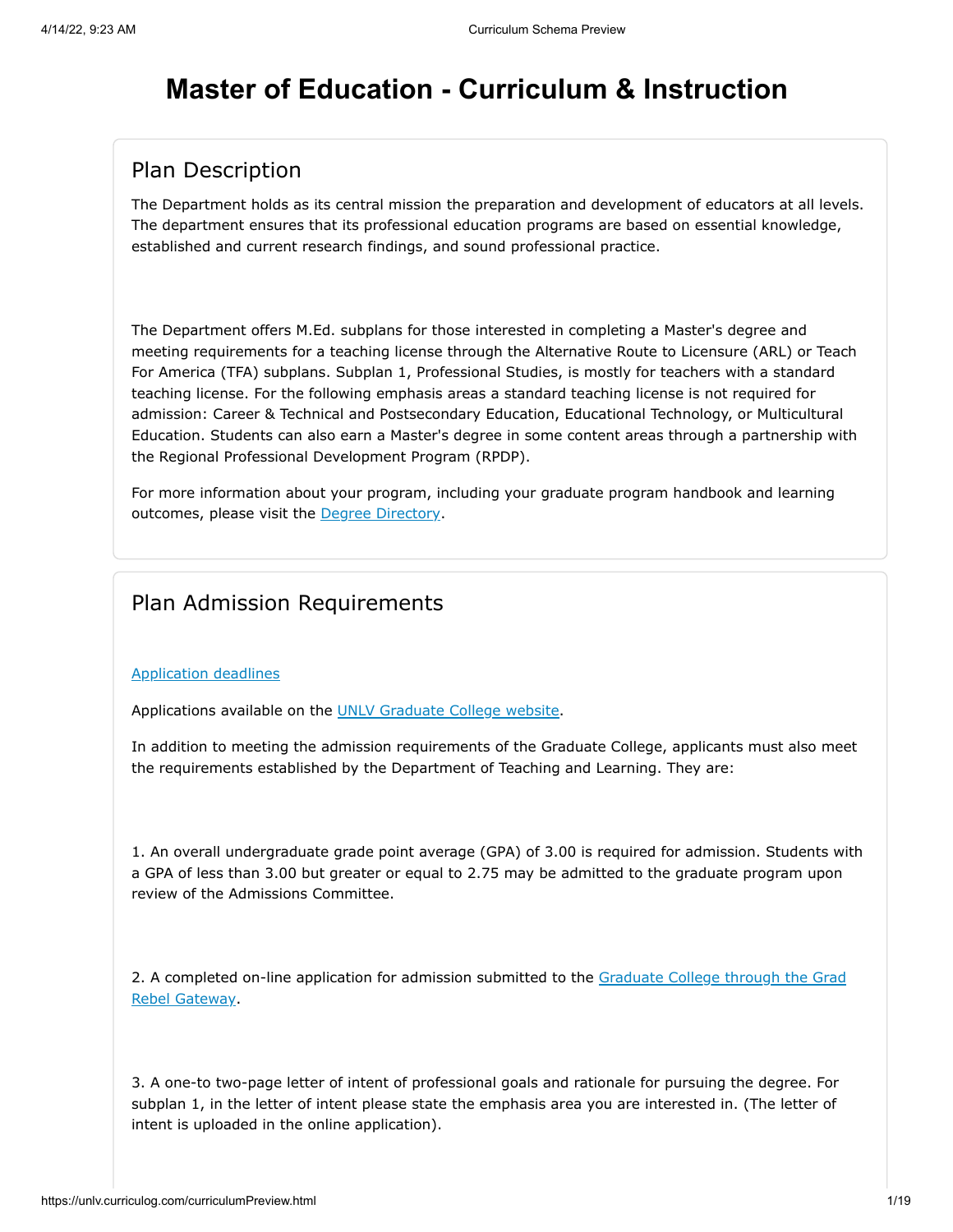4. The names and contact information of two professional references are required in the online application. The professional references will be contacted to submit a letter of recommendation.

5. Unofficial or official transcripts from all previously attended colleges and universities will need to be submitted in the online application. Official transcripts are required once given an offer of admission into the program.

6. For the Alternative Route to Licensure (ARL) subplans, applicants have additional requirements including passing Praxis test scores. (See<https://www.unlv.edu/education/arl-programs>for details).

Teach For America subplans also require passing Praxis test scores and

prospective TFA students will be provided information on this from the

Teach For America organization.

Applications are processed when all credentials required by both the Graduate College and the Teaching and Learning department have been received. Once received, materials are forwarded to the Graduate Coordinator and the Teaching and Learning Master's Admission Committee to evaluate the applicant's credentials and recommend acceptance or denial into the program.

The Graduate College will send official notification regarding the status of applications through the Grad Rebel Gateway. In addition, an email will be sent from the department of Teaching and Learning identifying an academic advisor. Students are responsible for contacting their advisors upon admission [to the program. All domestic and international applicants must review and follow the Graduate College](https://www.unlv.edu/graduatecollege/futurestudents) Admission and Registration Requirements.

Students are accepted into a degree program as described in the Graduate Catalog. The faculty and corresponding sub-disciplines and sub-plans within the described programs are subject to change at any time.

#### Plan Requirements

*See Subplan Requirements below.*

[Subplan 1: Professional Studies](#page-2-0)

[Subplan 2: Elementary Education Alternative Route to Licensure \(ARL\)](#page-4-0)

[Subplan 3: Elementary Education Teach for America \(TFA\)](#page-5-0)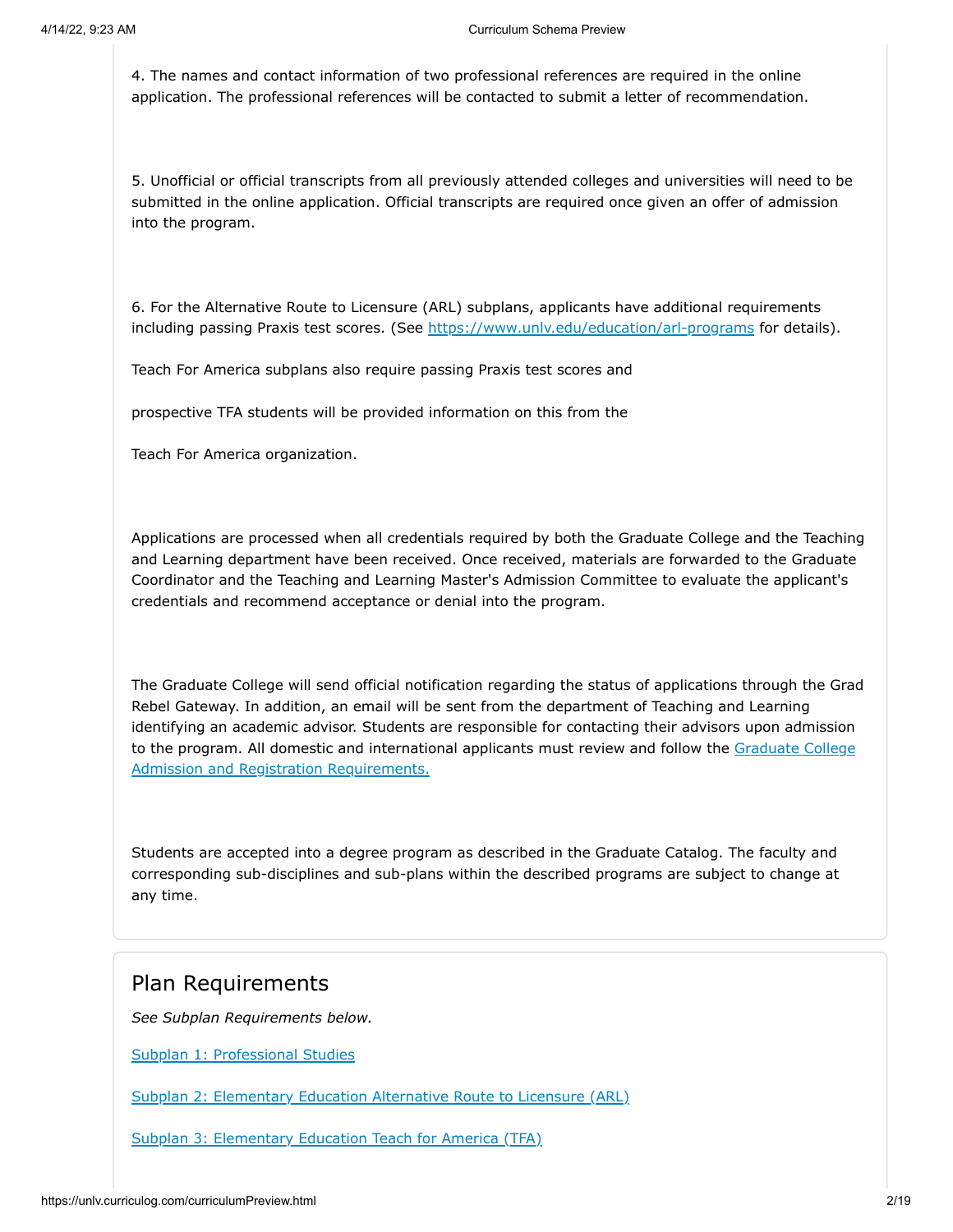[Subplan 4: Secondary English Education ARL](#page-7-0)

[Subplan 5: Secondary Math Education ARL](#page-8-0)

[Subplan 6: Secondary Science Education ARL](#page-10-0)

[Subplan 7: Secondary Social Studies Education ARL](#page-11-0)

[Subplan 8: Secondary English Language Arts Education TFA](#page-13-0)

[Subplan 9: Secondary Mathematics Education TFA](#page-14-0)

[Subplan 10: Secondary Science Education TFA](#page-15-0)

[Subplan 11: Secondary Social Studies Education TFA](#page-16-0)

## Subplan 1 Requirements: Professional Studies

<span id="page-2-0"></span>Total Credits Required: 37

## Course Requirements

## Research Course – Credits: 3

Complete one of the following courses:

CIG 690 Teachers as Action Researchers 3 EPY 702 Research Methods 3

#### Foundations Course – Credits: 3

Complete one of the following courses:

CIG 603 Urban Education 3 CME 705 Multicultural Education 3 EPY 707 Adolescent Development 3 EPY 711 Human Growth and Development 3 EPY 712 Foundations of Learning and Cognition 3

# Curriculum and Instruction Course – Credits: 3

Complete one of the following courses

- CIE 681 Elementary School Instruction 3
- CIE 683 Elementary Classroom Management 3
- CIE 685 Elementary Education Curriculum 3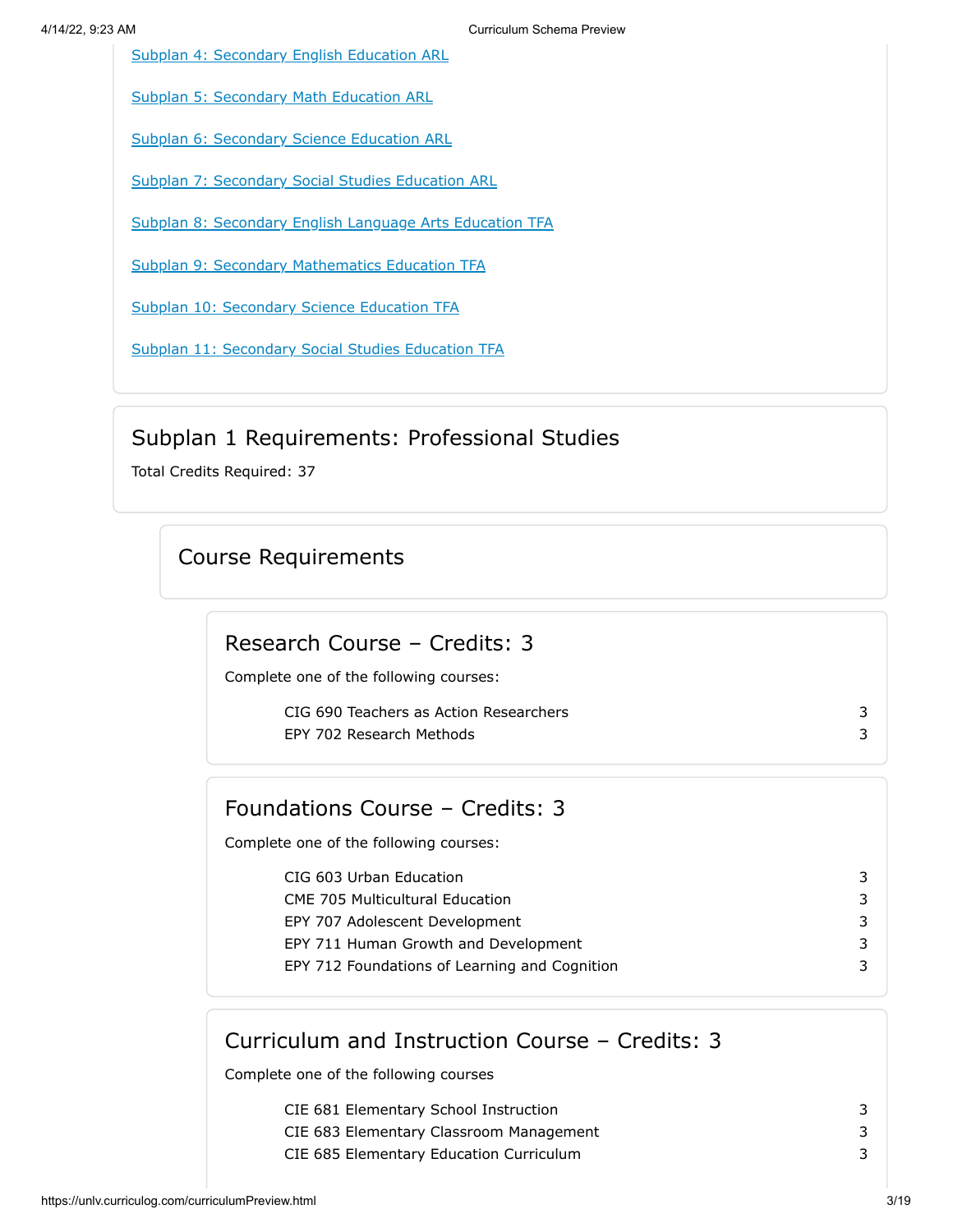| CIG 602 Differentiated Curriculum and<br>Instruction | 3 |
|------------------------------------------------------|---|
| CIG 768 Advanced Curriculum Studies                  | 3 |
| CIS 682 Secondary School Instruction                 | 3 |
| CIS 684 Secondary Education Curriculum               | 3 |
|                                                      |   |

## Core Emphasis Area Courses – Credits: 27

600 or 700 level advisor approved courses from within or outside the department and/or via RPDP [\(Regional Professional Development Program](https://www.unlv.edu/graduatecollege/rpdp)) approved UNLV classes. RPDP courses must be approved by the faculty advisor and graduate coordinator. Not all RPDP courses count.

Emphasis areas:

-English Language Arts

-Literacy Education

- -Literacy Specialist
- -Mathematics Education
- -K-8 Integrated STEM Education
- -Science Education
- -Social Studies Education
- -Secondary Education
- -Elementary Education
- -Leadership for Teachers and Professionals
- -Children's and Young Adult Literature
- -Career and Technical Postsecondary Education -
- -Multicultural Education
- -Educational Technology

#### Culminating Experience – Credits: 1

CIG 697 Curriculum and Instruction Culminating Experience

 $1 - 3$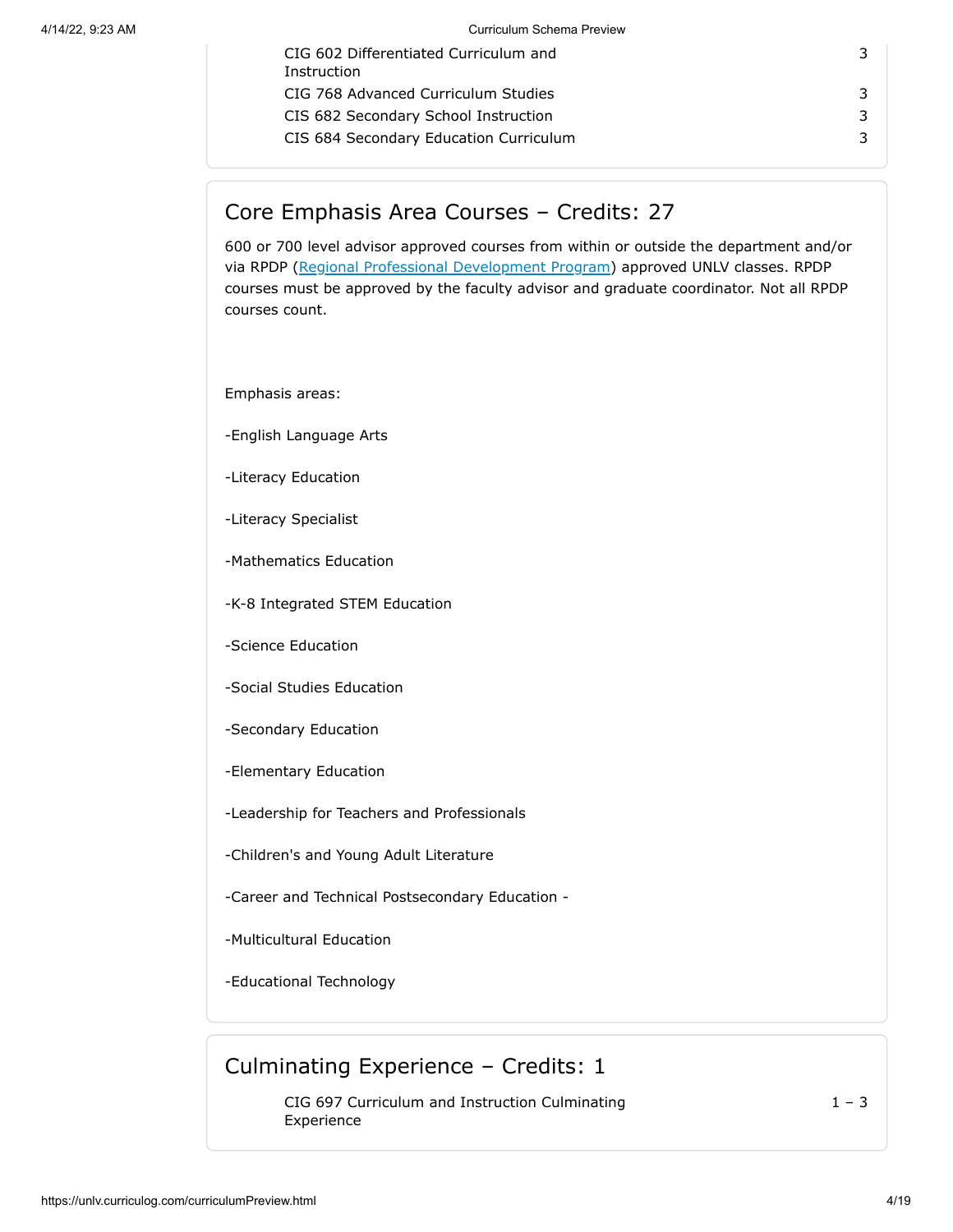#### Degree Requirements

*See Plan Degree Requirements below.*

## Graduation Requirements

The student must submit all required forms to the Graduate College and then apply for graduation up to two semesters prior to completing their degree requirements.

## Subplan 2 Requirements: Elementary Education Alternative Route to Licensure (ARL)

<span id="page-4-0"></span>Total Credits Required: 37

## Course Requirements

#### Foundations Course – Credits: 3

CME 705 Multicultural Education 3

## Curriculum and Instruction Course – Credits: 3

CIE 685 Elementary Education Curriculum 3

## Pedagogy Courses – Credits: 15

Complete the following or other advisor-approved courses:

CIE 508 Classroom Management Elementary Education CIE 601 Elementary Teacher Development Seminar [After] CIE - 509 - Child Development and Learning 3 ESP 701 Introduction to Special Education and Legal Issues [After] ESP - XXX - Multitiered Systems of Support 3

## Elective Course – Credits: 3

Complete one of the following courses:

EPY 702 Research Methods 3

3

3

3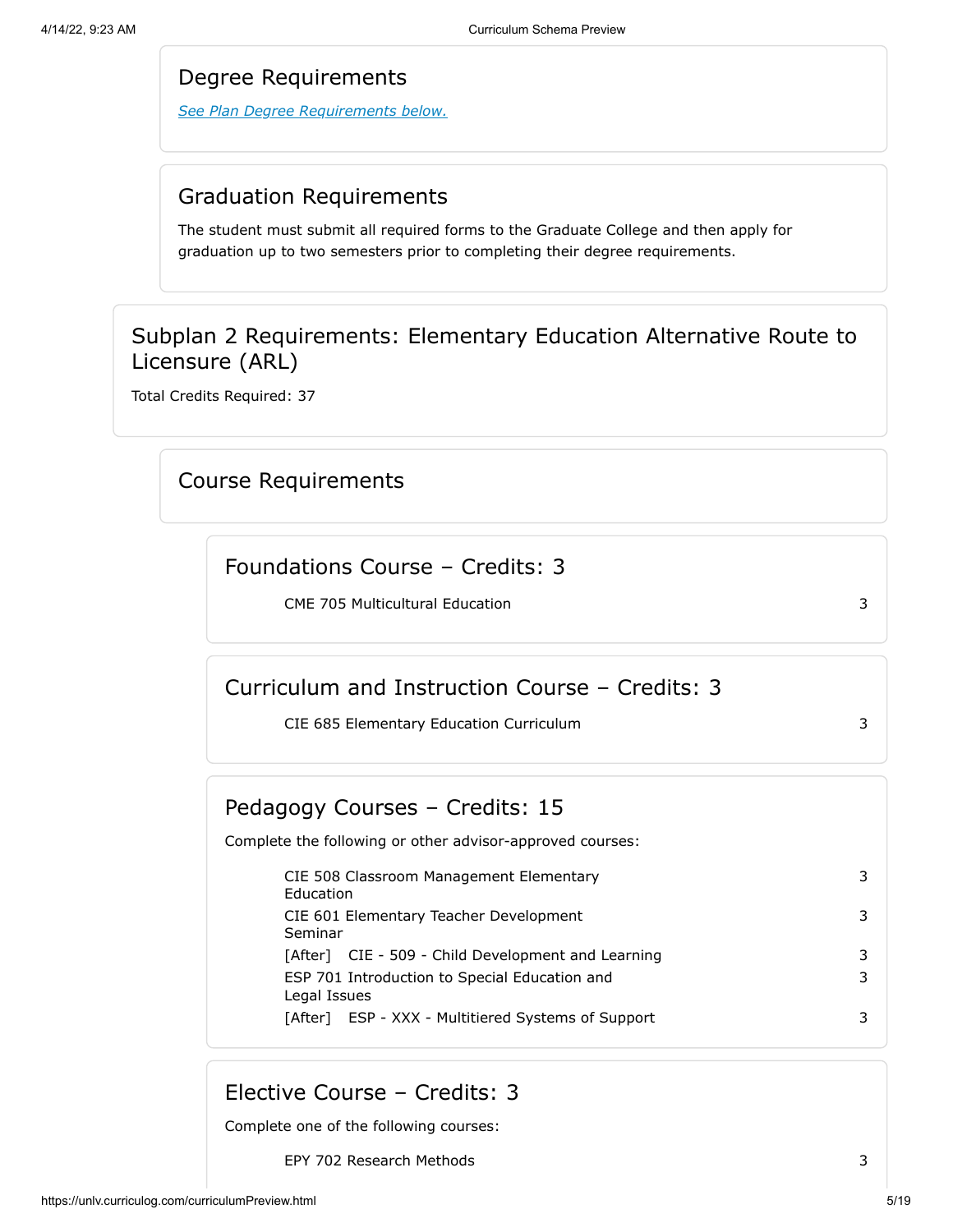| CIG 690 Teachers as Action Researchers                   |  |
|----------------------------------------------------------|--|
| CIT 601 Technology Applications Elementary<br>Curriculum |  |
| TESL 752 Methods and Curriculum for Teaching<br>FI s     |  |

# Elementary Methods Courses – Credits: 12

Complete four of the following courses:

| CIE 533 Teaching Elementary School<br>Mathematics                     | 3 |
|-----------------------------------------------------------------------|---|
| CIE 543 Teaching Elementary School Science                            | 3 |
| CIE 553 Teaching Elementary School Social<br>Studies                  | 3 |
| CIL 501 Children's Literature Elementary School<br>Curriculum         | 3 |
| CIL 542 Literacy Instruction I                                        | 3 |
| CIL 543 Literacy Instruction II: Clinic-based                         | 3 |
| ESP 730 Parent Involvement in Special and<br><b>General Education</b> | 3 |

|            | Culminating Experience - Credits: 1                                                                                                                                                                                                |         |
|------------|------------------------------------------------------------------------------------------------------------------------------------------------------------------------------------------------------------------------------------|---------|
| Experience | CIG 697 Curriculum and Instruction Culminating                                                                                                                                                                                     | $1 - 3$ |
| [After]    | Subplan Note: These courses are only for the<br>M.Ed. portion of the Alternative Route to<br>Licensure program. Additional requirements exist<br>that do not count towards the master's degree<br>that are required for licensure. |         |
|            | (See the following for more detail<br>https://www.unlv.edu/education/arl-programs)                                                                                                                                                 |         |

## Degree Requirements

*[See Plan Degree Requirements below.](http://plandegreerequirements/)*

# Graduation Requirements

*[See Plan Graduation Requirements below.](http://plangraduationrequirements/)*

# Subplan 3 Requirements: Elementary Education TFA

<span id="page-5-0"></span>Total Credits Required: 37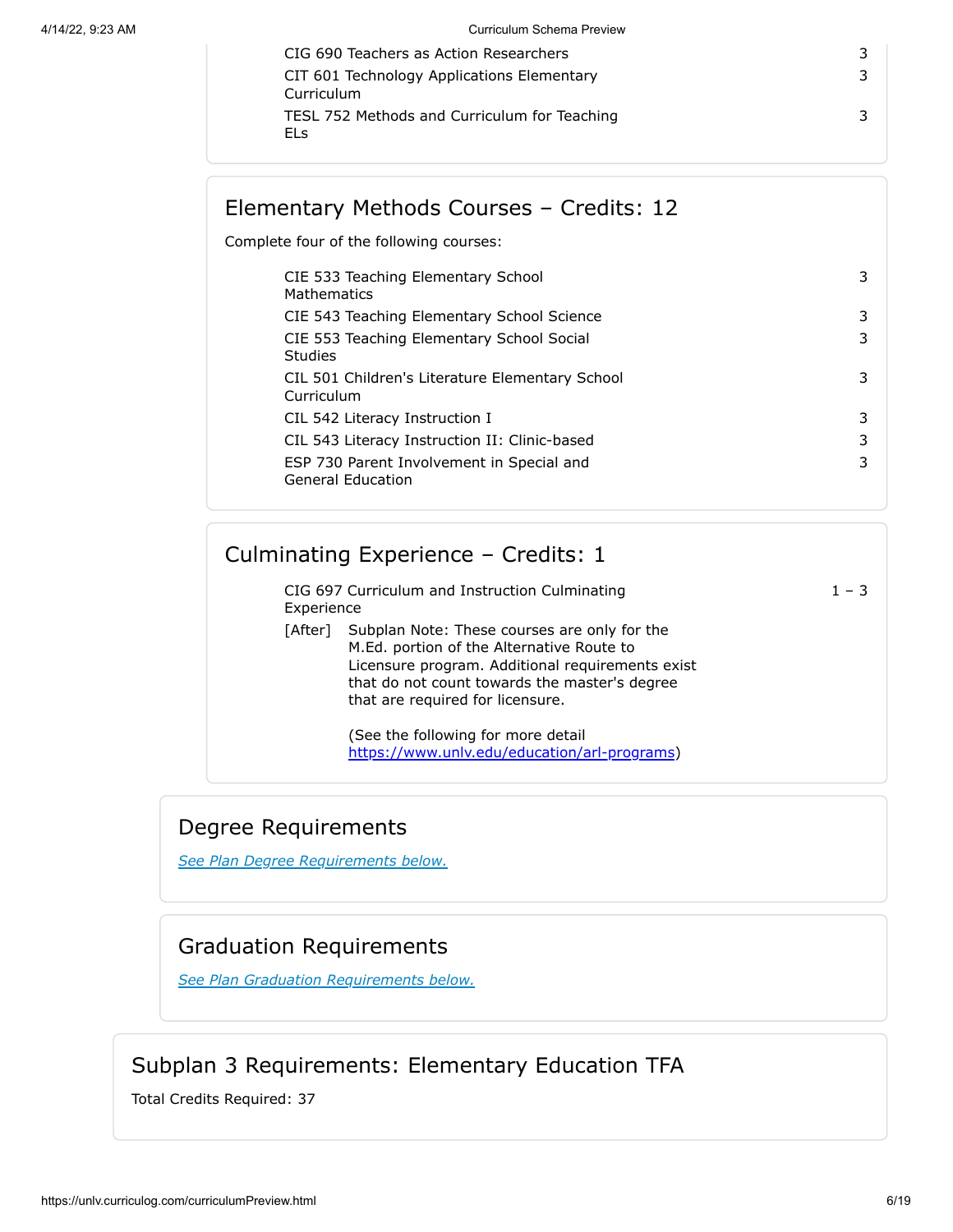#### Course Requirements

#### Required Courses – Credits: 36

Complete these courses:

| CIE 508 Classroom Management Elementary<br>Education<br>CIE 533 Teaching Elementary School<br>Mathematics<br>CIE 543 Teaching Elementary School Science<br>CIE 553 Teaching Elementary School Social<br><b>Studies</b><br>CIE 685 Elementary Education Curriculum<br><b>CME 705 Multicultural Education</b><br>CIL 542 Literacy Instruction I<br>CIL 621 Assessment in Literacy<br>CIL 680 Contemporary Literature Children and<br>Young Adults<br>ESP 701 Introduction to Special Education and<br>Legal Issues<br>ESP 730 Parent Involvement in Special and |   |
|---------------------------------------------------------------------------------------------------------------------------------------------------------------------------------------------------------------------------------------------------------------------------------------------------------------------------------------------------------------------------------------------------------------------------------------------------------------------------------------------------------------------------------------------------------------|---|
|                                                                                                                                                                                                                                                                                                                                                                                                                                                                                                                                                               | 3 |
|                                                                                                                                                                                                                                                                                                                                                                                                                                                                                                                                                               | 3 |
|                                                                                                                                                                                                                                                                                                                                                                                                                                                                                                                                                               | 3 |
|                                                                                                                                                                                                                                                                                                                                                                                                                                                                                                                                                               | 3 |
|                                                                                                                                                                                                                                                                                                                                                                                                                                                                                                                                                               | 3 |
|                                                                                                                                                                                                                                                                                                                                                                                                                                                                                                                                                               | 3 |
|                                                                                                                                                                                                                                                                                                                                                                                                                                                                                                                                                               | 3 |
|                                                                                                                                                                                                                                                                                                                                                                                                                                                                                                                                                               | 3 |
|                                                                                                                                                                                                                                                                                                                                                                                                                                                                                                                                                               | 3 |
|                                                                                                                                                                                                                                                                                                                                                                                                                                                                                                                                                               | 3 |
| <b>General Education</b>                                                                                                                                                                                                                                                                                                                                                                                                                                                                                                                                      | 3 |
| [After] ESP - XXX - Multitiered Systems of Support                                                                                                                                                                                                                                                                                                                                                                                                                                                                                                            | 3 |

## (Optional) Licensure Directed Course – Credits: 3

Students interested in licensure can optionally take the following or another advisorapproved course:

CIE 509 Child Development and Learning / Units: 3

#### Culminating Experience – Credits: 1

CIG 697 Curriculum and Instruction Culminating Experience

 $1 - 3$ 

[After]

Subplan Note: These courses are only for the M.Ed. portion of this program. Additional requirements exist that do not count towards the master's degree that are required for licensure.

#### Degree Requirements

*See Plan Degree Requirements below.*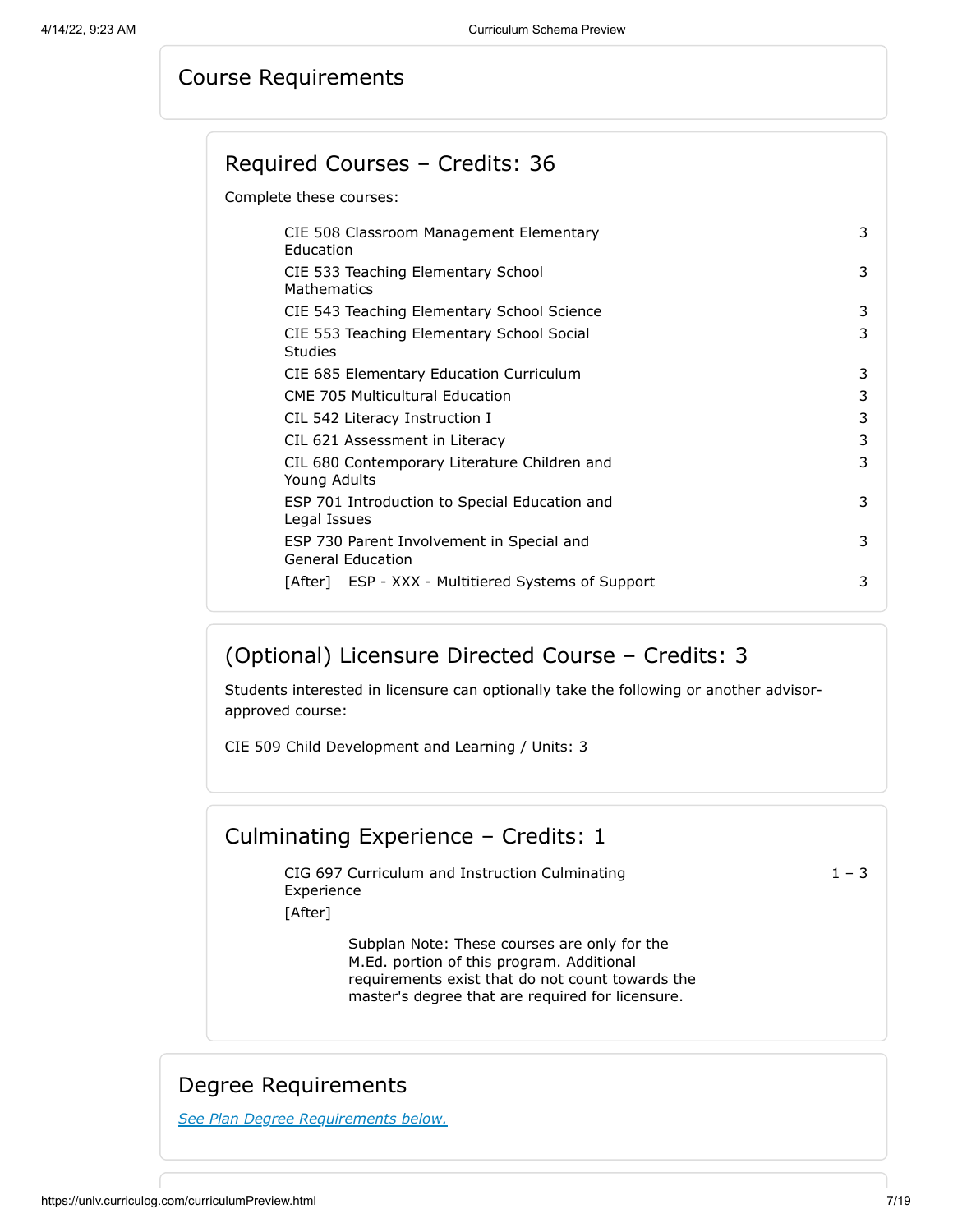#### Graduation Requirements

*[See Plan Graduation Requirements below.](#page-17-0)*

## Subplan 4 Requirements: Secondary English Education ARL

<span id="page-7-0"></span>Total Credits Required: 37

## Course Requirements

#### Research Course – Credits: 3

Complete one of the following courses:

CIG 690 Teachers as Action Researchers 3 EPY 702 Research Methods 3

## Foundations Course – Credits: 3

CME 705 Multicultural Education 3

## Curriculum and Instruction Course – Credits: 3

CIS 684 Secondary Education Curriculum 3

#### Pedagogy Courses – Credits: 18

CIS 602 Secondary School Practicum 3 CIS 603 Secondary Process and Instruction 3 CIS 604 Secondary Classroom Management 3 ESP 701 Introduction to Special Education and Legal Issues 3 ESP 730 Parent Involvement in Special and General Education 3 TESL 752 Methods and Curriculum for Teaching ELs 3

## Methods and Assessment – Credits: 6

CIS 533 Teaching Secondary English 3

CIL 621 Assessment in Literacy 3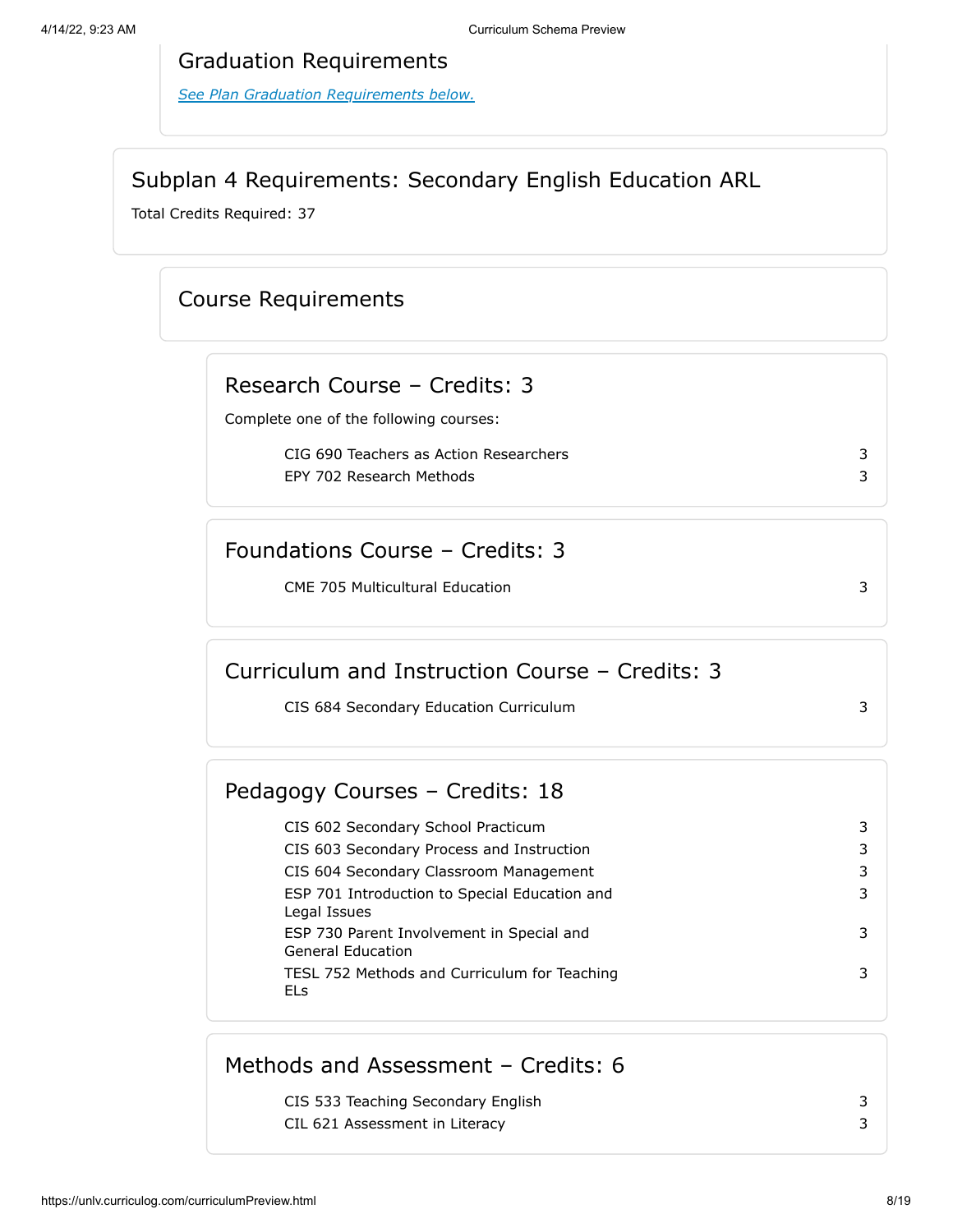#### Technology Course – Credits: 3

CIT 602 Technology Applications Secondary Curriculum

Culminating Experience – Credits: 1

CIG 697 Curriculum and Instruction Culminating Experience

 $1 - 3$ 

3

[After] Subplan Note: These courses are only for the M.Ed. portion of the Alternative Route to Licensure program. Additional requirements exist that do not count towards the master's degree that are required for licensure.

> (See the following for more detail [https://www.unlv.edu/education/arl-programs\)](https://www.unlv.edu/education/arl-programs)

#### Degree Requirements

*See Plan Degree Requirements below.*

#### Graduation Requirements

*[See Plan Graduation Requirements below.](#page-17-0)*

## Subplan 5 Requirements: Secondary Math Education ARL

<span id="page-8-0"></span>Total Credits Required: 37

Course Requirements

Research Course – Credits: 3

Complete one of the following courses:

CIG 690 Teachers as Action Researchers 3 EPY 702 Research Methods 3

## Foundations Course – Credits: 3

CME 705 Multicultural Education 3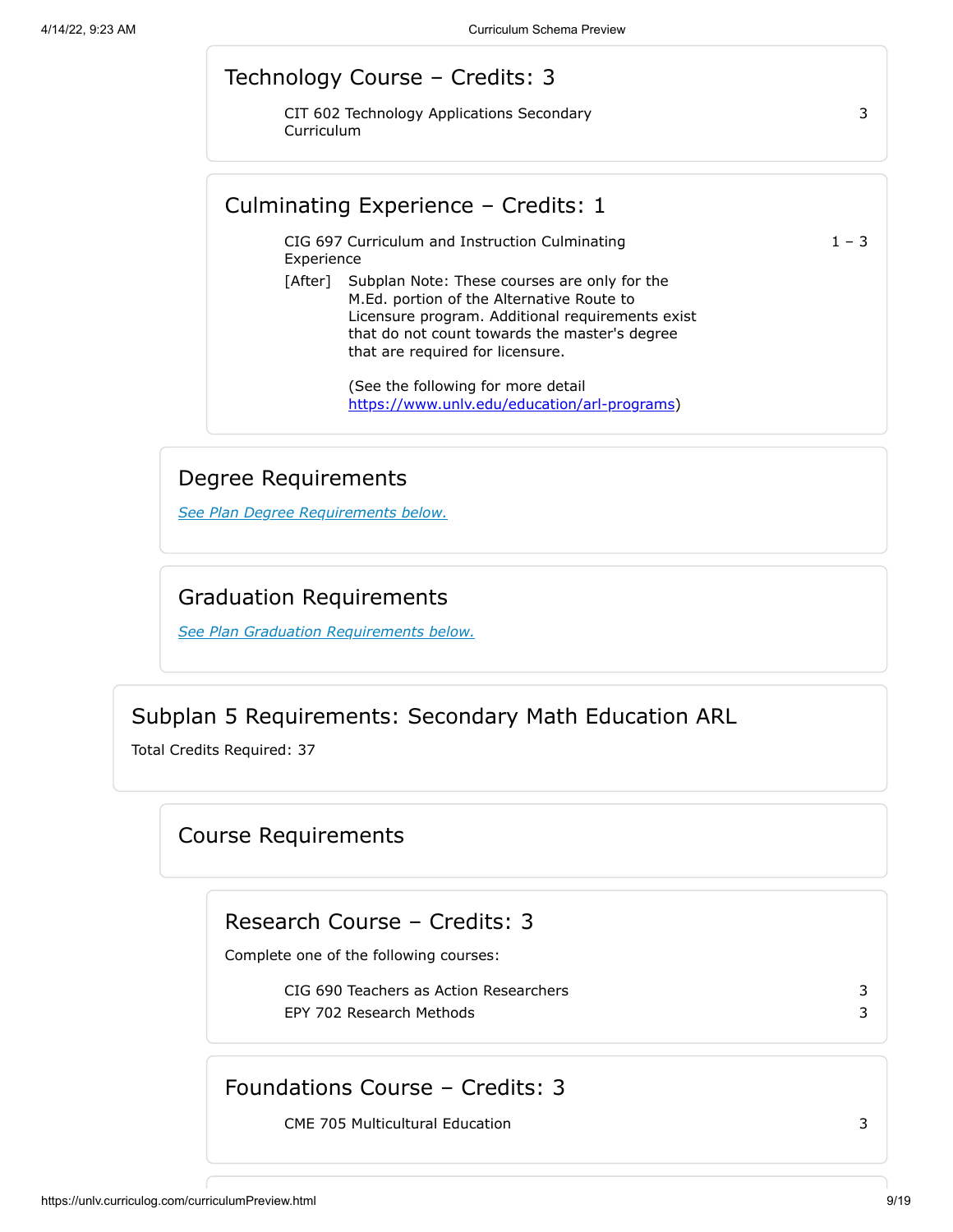#### Curriculum & Instruction Course - Credits: 3

CIS 684 Secondary Education Curriculum 3

## Pedagogy Courses – Credits: 18

| CIS 602 Secondary School Practicum                                    | 3 |
|-----------------------------------------------------------------------|---|
| CIS 603 Secondary Process and Instruction                             | 3 |
| CIS 604 Secondary Classroom Management                                | 3 |
| ESP 701 Introduction to Special Education and<br>Legal Issues         | 3 |
| ESP 730 Parent Involvement in Special and<br><b>General Education</b> | 3 |
| TESL 752 Methods and Curriculum for Teaching<br>ELs                   | 3 |

#### Methods and Assessment – Credits: 6

Complete two of the following courses:

| CIS 553S Teaching Secondary Mathematics |  |
|-----------------------------------------|--|
| CIG 621 Diagnostic Assessment School    |  |
| Mathematics                             |  |

## Technology Course – Credits: 3

CIT 602 Technology Applications Secondary Curriculum

#### Culminating Experience – Credits: 1

CIG 697 Curriculum and Instruction Culminating Experience

[After] Subplan Note: These courses are only for the M.Ed. portion of the Alternative Route to Licensure program. Additional requirements exist that do not count towards the master's degree that are required for licensure.

> (See the following for more detail [https://www.unlv.edu/education/arl](https://www.unlv.edu/education/arl-programs)programs)

## Degree Requirements

*See Plan Degree Requirements below.*

3

 $1 - 3$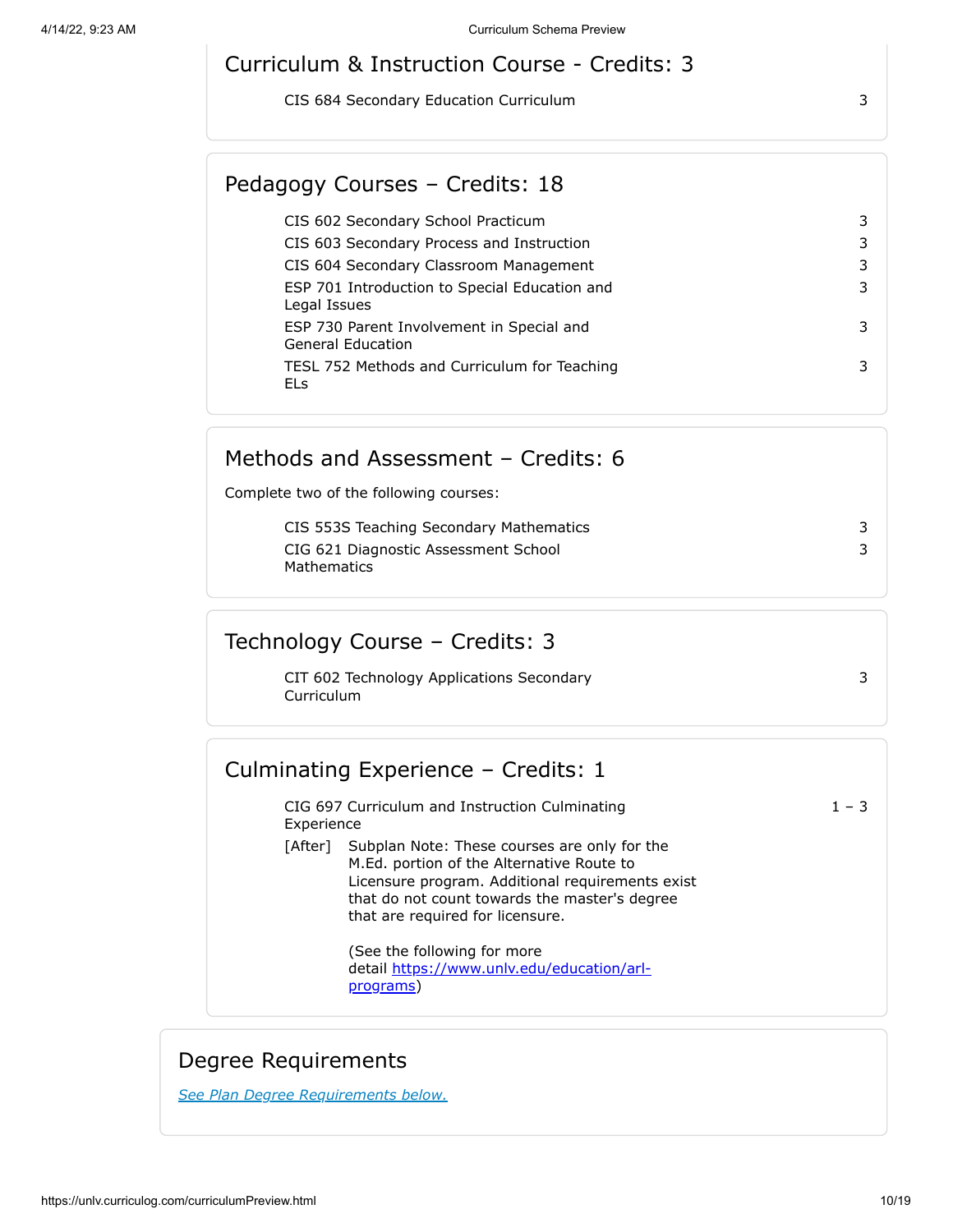#### Graduation Requirements

*[See Plan Graduation Requirements below.](#page-17-0)*

#### Subplan 6 Requirements: Secondary Science Education ARL

<span id="page-10-0"></span>Total Credits Required: 37

## Course Requirements

# Research Course – Credits: 3

Complete one of the following courses:

CIG 690 Teachers as Action Researchers 3 EPY 702 Research Methods 3

#### Foundations Course – Credits: 3

CME 705 Multicultural Education 3

## Curriculum and Instruction Course – Credits: 3

CIS 684 Secondary Education Curriculum 3

## Pedagogy Courses – Credits: 18

CIS 602 Secondary School Practicum 3 CIS 603 Secondary Process and Instruction 3 CIS 604 Secondary Classroom Management 3 ESP 701 Introduction to Special Education and Legal Issues 3 ESP 730 Parent Involvement in Special and General Education 3 TESL 752 Methods and Curriculum for Teaching ELs 3

## Methods and Assessment – Credits: 6

CIS 563 Teaching Secondary Science 3 EPY 709 Classroom Assessment 3 3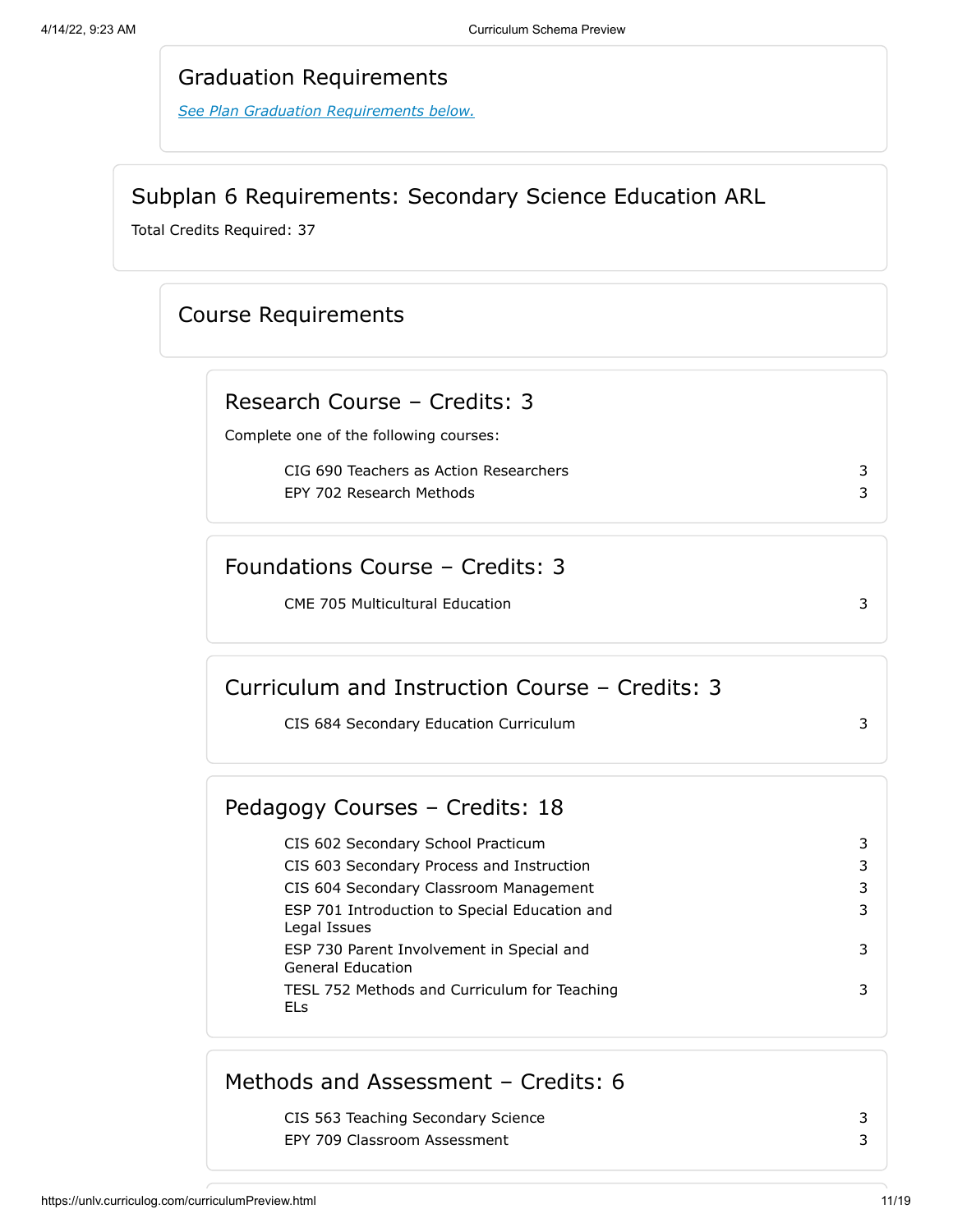# Technology Course – Credits: 3

CIT 602 Technology Applications Secondary Curriculum

#### Culminating Experience – Credits: 1

CIG 697 Curriculum and Instruction Culminating Experience

[After] Subplan Note: These courses are only for the M.Ed. portion of the Alternative Route to Licensure program. Additional requirements exist that do not count towards the master's degree that are required for licensure.

> (See the following for more detail [https://www.unlv.edu/education/arl-programs\)](https://www.unlv.edu/education/arl-programs)

#### Degree Requirements

*See Plan Degree Requirements below.*

#### Graduation Requirements

*[See Plan Graduation Requirements below.](#page-17-0)*

## Subplan 7 Requirements: Secondary Social Studies Education ARL

<span id="page-11-0"></span>Total Credits Required: 37

#### Course Requirements

Research Course – Credits: 3

Complete one of the following courses:

CIG 690 Teachers as Action Researchers 3 EPY 702 Research Methods 3

3

 $1 - 3$ 

#### Foundations Course – Credits: 3

CME 705 Multicultural Education 3

https://unlv.curriculog.com/curriculumPreview.html 12/19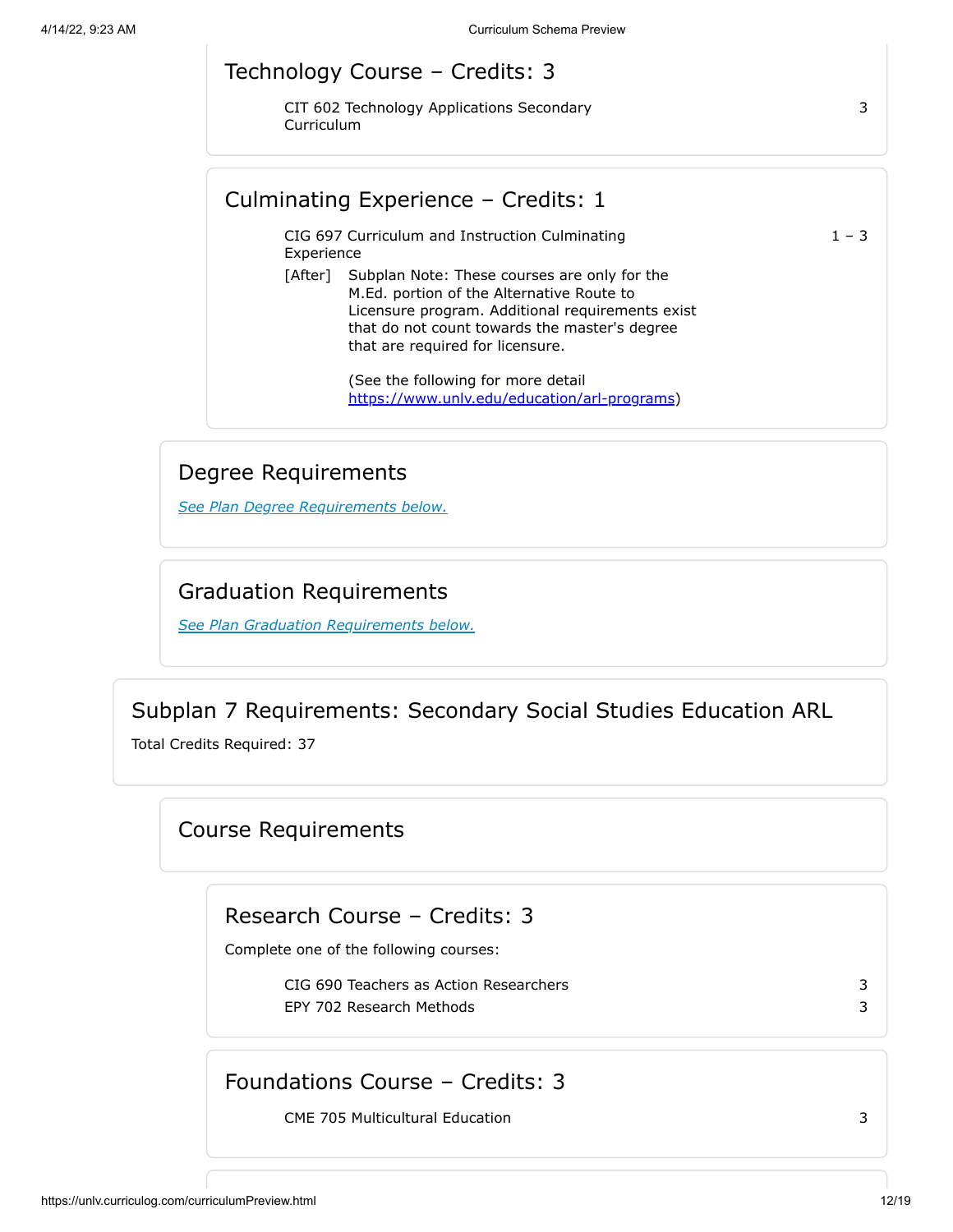## Curriculum and Instruction Course – Credits: 3

CIS 684 Secondary Education Curriculum 3

## Pedagogy Courses – Credits: 18

| CIS 602 Secondary School Practicum                                    | 3 |
|-----------------------------------------------------------------------|---|
| CIS 603 Secondary Process and Instruction                             | 3 |
| CIS 604 Secondary Classroom Management                                | 3 |
| ESP 701 Introduction to Special Education and<br>Legal Issues         | 3 |
| ESP 730 Parent Involvement in Special and<br><b>General Education</b> | 3 |
| TESL 752 Methods and Curriculum for Teaching<br>ELs                   | 3 |

#### Methods and Assessment – Credits: 6

| CIS 573 Teaching Secondary Social Studies |  |
|-------------------------------------------|--|
| EPY 709 Classroom Assessment              |  |

## Technology Course – Credits: 3

CIT 602 Technology Applications Secondary Curriculum

## Culminating Experience – Credits: 1

CIG 697 Curriculum and Instruction Culminating Experience  $1 - 3$ [After]

Subplan Note: These courses are only for the M.Ed. portion of the Alternative Route to Licensure program. Additional requirements exist that do not count towards the master's degree that are required for licensure. (See the following for more detail [https://www.unlv.edu/education/arl-programs\)](https://www.unlv.edu/education/arl-programs)

## Degree Requirements

*See Plan Degree Requirements below.*

# Graduation Requirements

*[See Plan Graduation Requirements below.](#page-17-0)*

3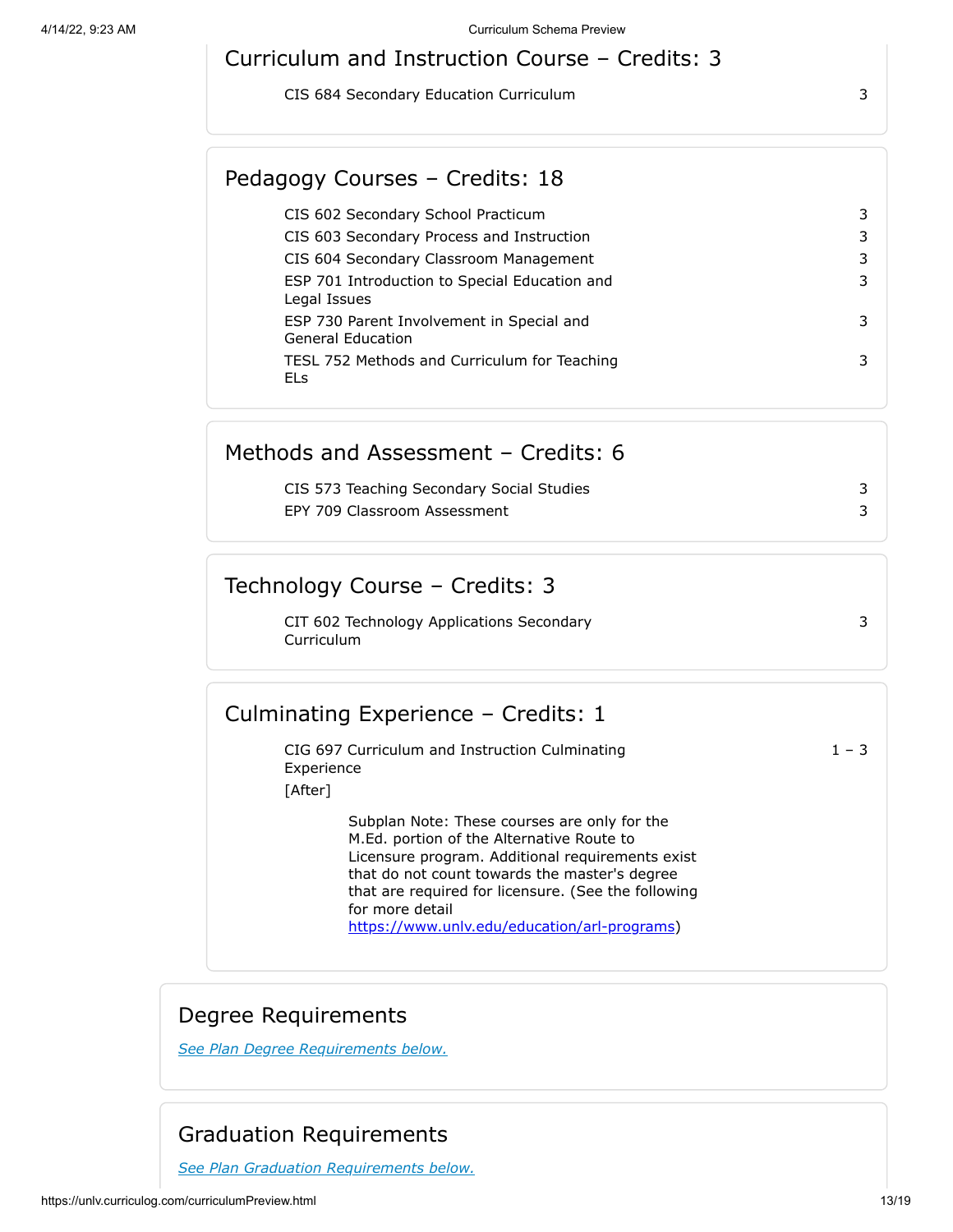## Subplan 8 Requirements: Secondary English Language Arts Education TFA

<span id="page-13-0"></span>Total Credits Required: 37

## Course Requirements

# Required Courses – Credits: 33

Complete these courses:

| <b>CME 705 Multicultural Education</b>                                    | 3 |
|---------------------------------------------------------------------------|---|
| CIL 616 Teaching Writing                                                  | 3 |
| CIL 621 Assessment in Literacy                                            | 3 |
| CIL 642 Instruction English Education                                     | 3 |
| CIS 604 Secondary Classroom Management                                    | 3 |
| CIS 682 Secondary School Instruction                                      | 3 |
| CIS 684 Secondary Education Curriculum                                    | 3 |
| ESP 701 Introduction to Special Education and<br>Legal Issues             | 3 |
| ESP 730 Parent Involvement in Special and<br>General Education            | 3 |
| TESL 751 Theory and Practice for Academic<br>English Language Development | 3 |
| TESL 752 Methods and Curriculum for Teaching<br>ELs                       | 3 |
|                                                                           |   |

## Research Course – Credits: 3

Complete one of the following courses:

CIG 690 Teachers as Action Researchers 3 EPY 702 Research Methods 3

## Culminating Experience – Credits: 1

| CIG 697 Curriculum and Instruction Culminating | $1 - 3$ |
|------------------------------------------------|---------|
| Experience                                     |         |
| [After]                                        |         |
| Cultula Mater These servesse and sub-factbe    |         |

Subplan Note: These courses are only for the M.Ed. portion of the program. Additional requirements exist that do not count towards the master's degree that are required for licensure.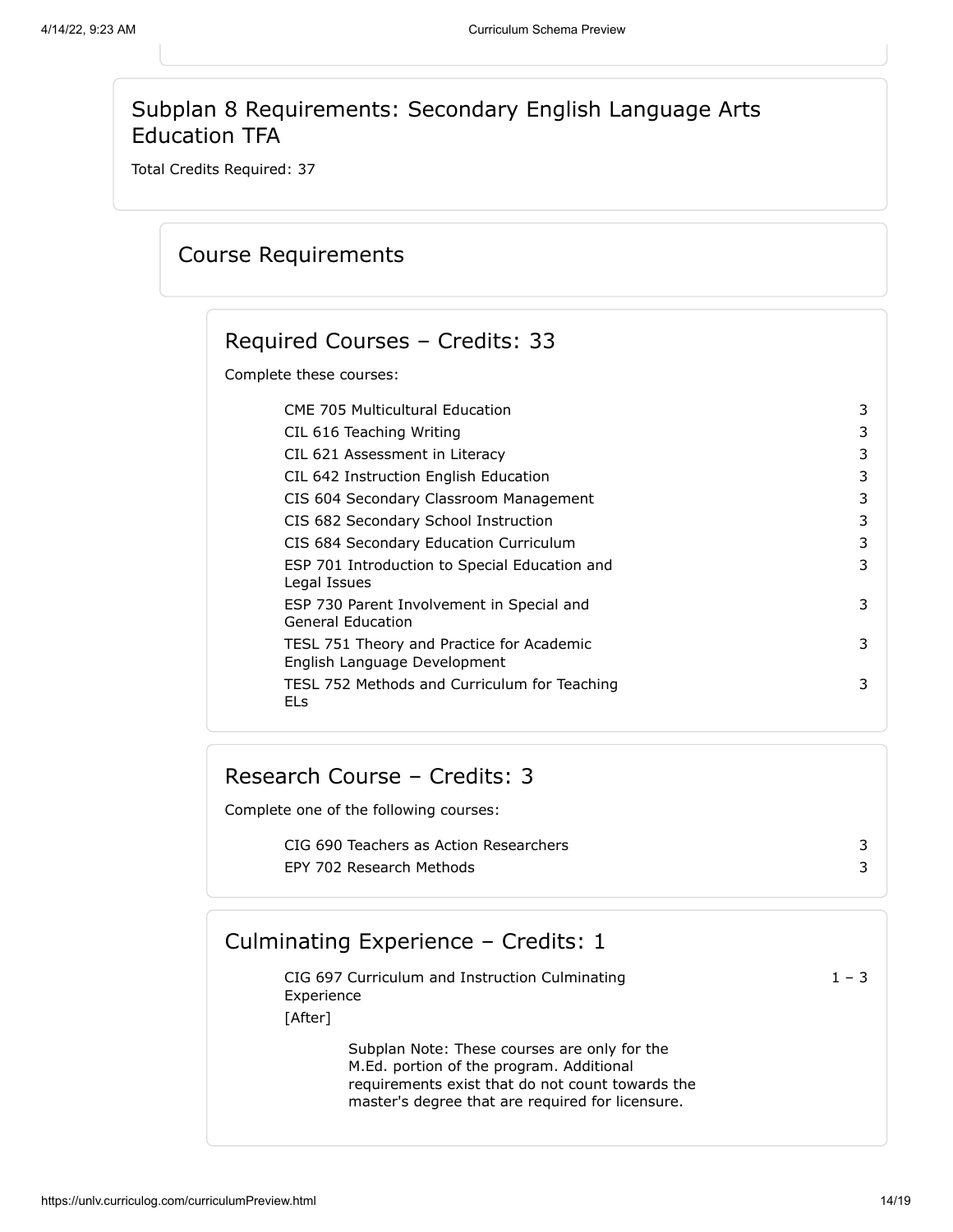#### Degree Requirements

*See Plan Degree Requirements below.*

#### Graduation Requirements

*[See Plan Graduation Requirements below.](#page-17-0)*

## Subplan 9 Requirements: Secondary Mathematics Education TFA

<span id="page-14-0"></span>Total Credits Required: 37

## Course Requirements

## Required Courses – Credits: 33

Complete these courses:

| <b>CME 705 Multicultural Education</b>                                    | 3 |
|---------------------------------------------------------------------------|---|
| CIG 620 Principles of Learning Mathematics                                | 3 |
| CIG 621 Diagnostic Assessment School<br><b>Mathematics</b>                | 3 |
| CIS 604 Secondary Classroom Management                                    | 3 |
| CIS 624 Instruction Secondary Mathematics<br>Education                    | 3 |
| CIS 682 Secondary School Instruction                                      | 3 |
| CIS 684 Secondary Education Curriculum                                    | 3 |
| ESP 701 Introduction to Special Education and<br>Legal Issues             | 3 |
| ESP 730 Parent Involvement in Special and<br><b>General Education</b>     | 3 |
| TESL 751 Theory and Practice for Academic<br>English Language Development | 3 |
| TESL 752 Methods and Curriculum for Teaching<br>ELs                       | 3 |
|                                                                           |   |

## Research Course – Credits: 3

Complete one of the following courses:

CIG 690 Teachers as Action Researchers 3 EPY 702 Research Methods 3

Culminating Experience – Credits: 1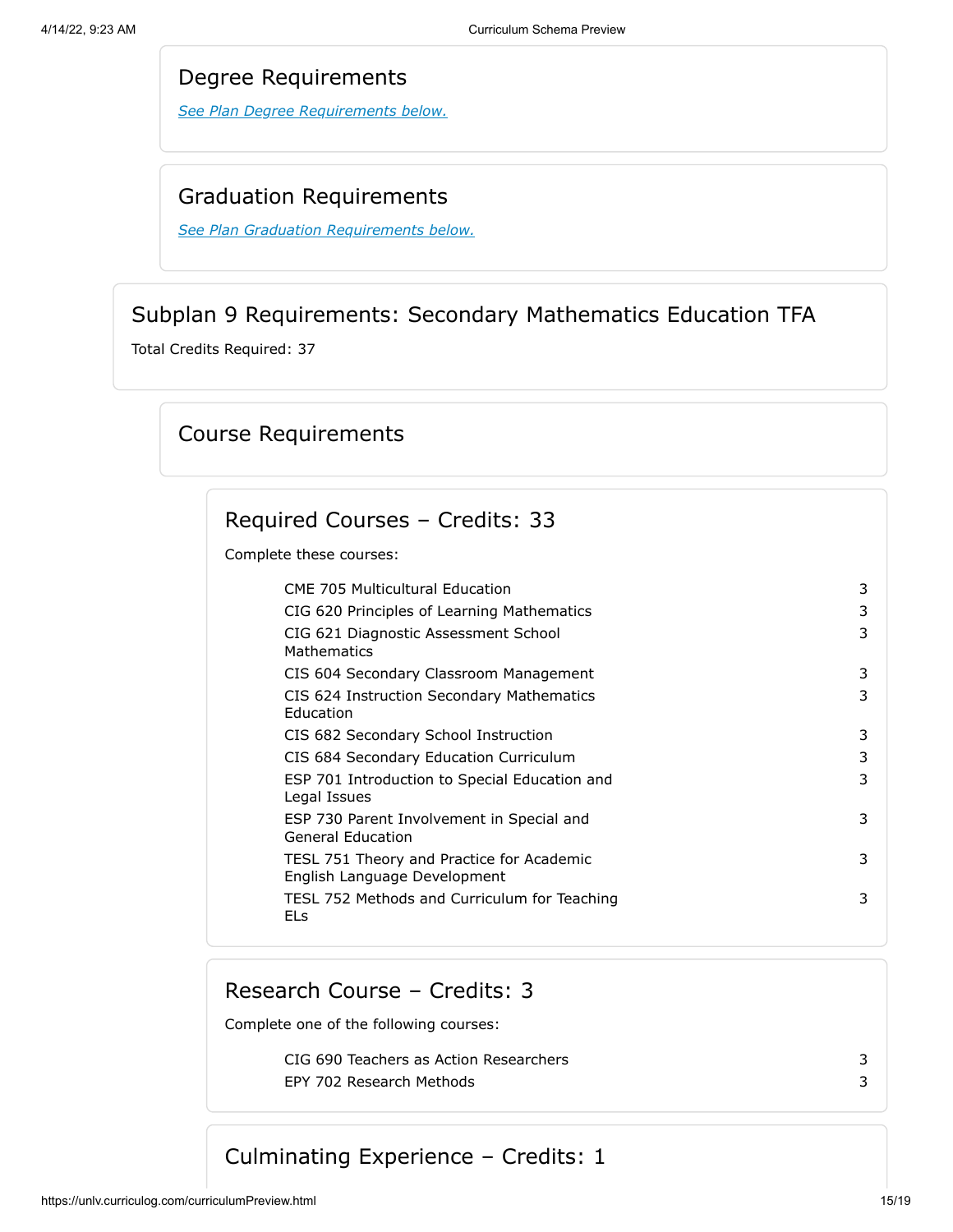CIG 697 Curriculum and Instruction Culminating Experience

[After] Subplan Note: These courses are only for the M.Ed. portion of the program. Additional requirements exist that do not count towards the master's degree that are required for licensure.

## Degree Requirements

*See Plan Degree Requirements below.*

## Graduation Requirements

*[See Plan Graduation Requirements below.](#page-17-0)*

## Subplan 10 Requirements: Secondary Science Education TFA

<span id="page-15-0"></span>Total Credits Required: 37

## Course Requirements

## Required Courses – Credits: 33

Complete these courses:

| <b>CME 705 Multicultural Education</b>                                    | 3 |
|---------------------------------------------------------------------------|---|
| CIS 604 Secondary Classroom Management                                    | 3 |
| CIS 634 Instruction Secondary Science Education                           | 3 |
| CIS 638 Technology Applications in Secondary<br>Science Education         | 3 |
| CIS 682 Secondary School Instruction                                      | 3 |
| CIS 684 Secondary Education Curriculum                                    | 3 |
| ESP 701 Introduction to Special Education and<br>Legal Issues             | 3 |
| ESP 730 Parent Involvement in Special and<br><b>General Education</b>     | 3 |
| TESL 751 Theory and Practice for Academic<br>English Language Development | 3 |
| TESL 752 Methods and Curriculum for Teaching<br><b>ELs</b>                | 3 |
| EPY 709 Classroom Assessment                                              | 3 |
|                                                                           |   |

## Research Course – Credits: 3

Complete one of the following courses: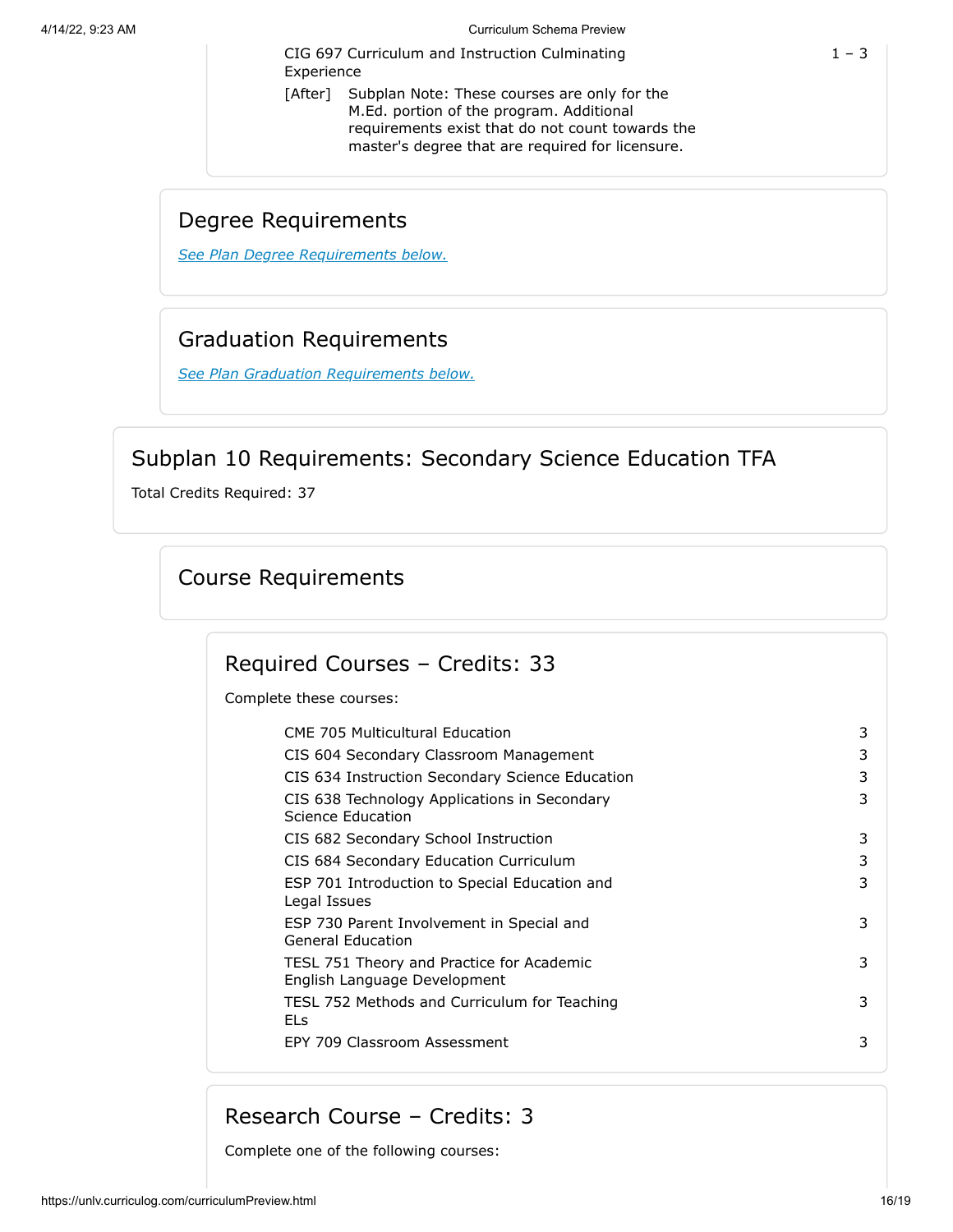CIG 690 Teachers as Action Researchers 3 EPY 702 Research Methods 3

## Culminating Experience – Credits: 1

CIG 697 Curriculum and Instruction Culminating Experience  $1 - 3$ [After] Subplan Note: These courses are only for the M.Ed. portion of the program. Additional requirements exist that do not count towards the

master's degree that are required for licensure.

## Degree Requirements

*See Plan Degree Requirements below.*

## Graduation Requirements

*[See Plan Graduation Requirements below.](#page-17-0)*

## Subplan 11 Requirements: Secondary Social Studies Education TFA

<span id="page-16-0"></span>Total Credits Required: 37

## Course Requirements

| Required Courses - Credits: 33                                            |         |
|---------------------------------------------------------------------------|---------|
| Complete these courses:                                                   |         |
|                                                                           |         |
| <b>CME 705 Multicultural Education</b>                                    | 3       |
| CIS 604 Secondary Classroom Management                                    | 3       |
|                                                                           |         |
| CIS 640 Topics Secondary Social Studies<br>Education                      | $1 - 3$ |
| CIS 644 Instruction Secondary Social Studies<br><b>Education</b>          | 3       |
| CIS 682 Secondary School Instruction                                      | 3       |
| CIS 684 Secondary Education Curriculum                                    | 3       |
| ESP 701 Introduction to Special Education and<br>Legal Issues             | 3       |
| ESP 730 Parent Involvement in Special and<br><b>General Education</b>     | 3       |
| TESL 751 Theory and Practice for Academic<br>English Language Development | 3       |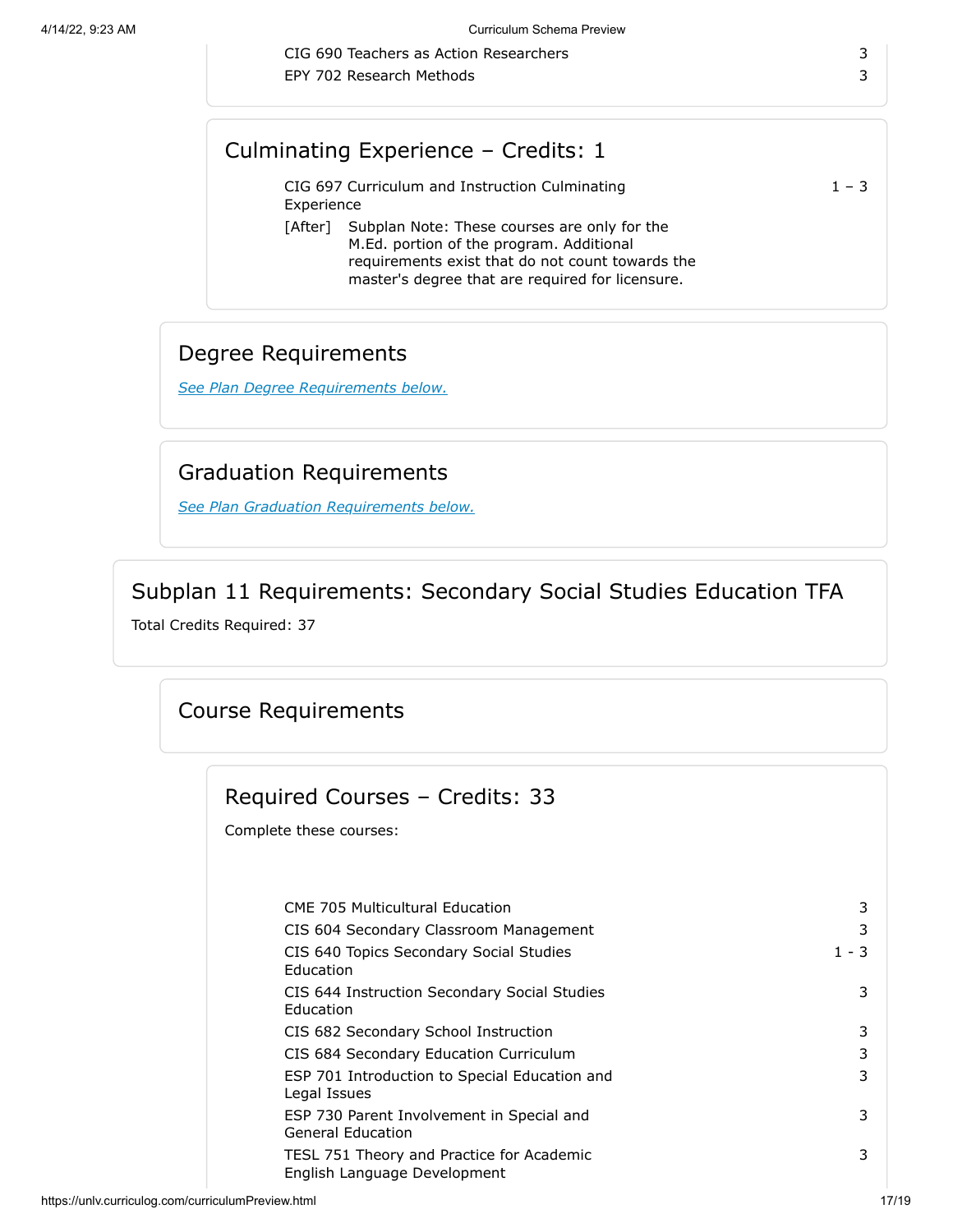| TESL 752 Methods and Curriculum for Teaching |  |  |  |
|----------------------------------------------|--|--|--|
| ELs                                          |  |  |  |
|                                              |  |  |  |

EPY 709 Classroom Assessment 3 3

## Research Course – Credits: 3

Complete one of the following courses:

CIG 690 Teachers as Action Researchers 3 EPY 702 Research Methods 3

## Culminating Experience – Credits: 1

|            | CIG 697 Curriculum and Instruction Culminating                                                   | $1 - 3$ |
|------------|--------------------------------------------------------------------------------------------------|---------|
| Experience |                                                                                                  |         |
|            | [After] Subplan Note: These courses are only for the<br>M.Ed. portion of the program. Additional |         |

requirements exist that do not count towards the master's degree that are required for licensure.

## Degree Requirements

*See Plan Degree Requirements below.*

## Graduation Requirements

*[See Plan Graduation Requirements below.](#page-17-0)*

## Plan Degree Requirements

Students must complete a minimum of 37 credits with a minimum GPA of 3.00.

All graduate students are held responsible for the requirements and academic policies established by the Graduate College and outlined in the front of this catalog.

Per graduate college requirements, students must be enrolled in at least 3 graduate level credits in the term they will graduate.

## Plan Graduation Requirements

<span id="page-17-0"></span>1. The student must submit all required forms to the Graduate College and then apply for graduation up to two semesters prior to completing their degree requirements.